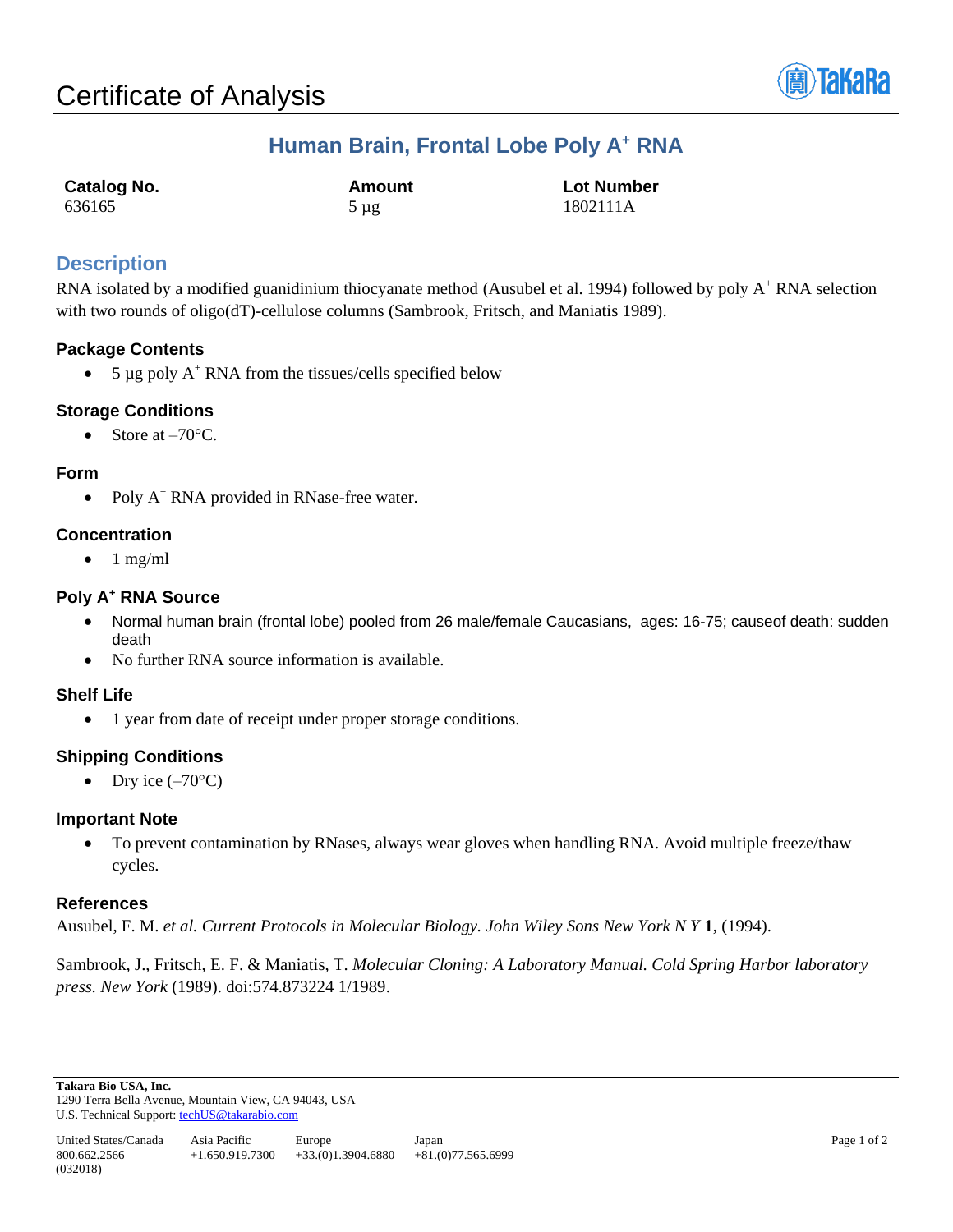# Certificate of Analysis Cat. No. 636165

Human Brain, Frontal Lobe Poly A<sup>+</sup> RNA

## **Quality Control Data**

After electrophoresis on a denaturing gel, the poly A+ RNA size ranged from 0.2–10 kb.

It is certified that this product meets the above specifications, as reviewed and approved by the Quality Department.